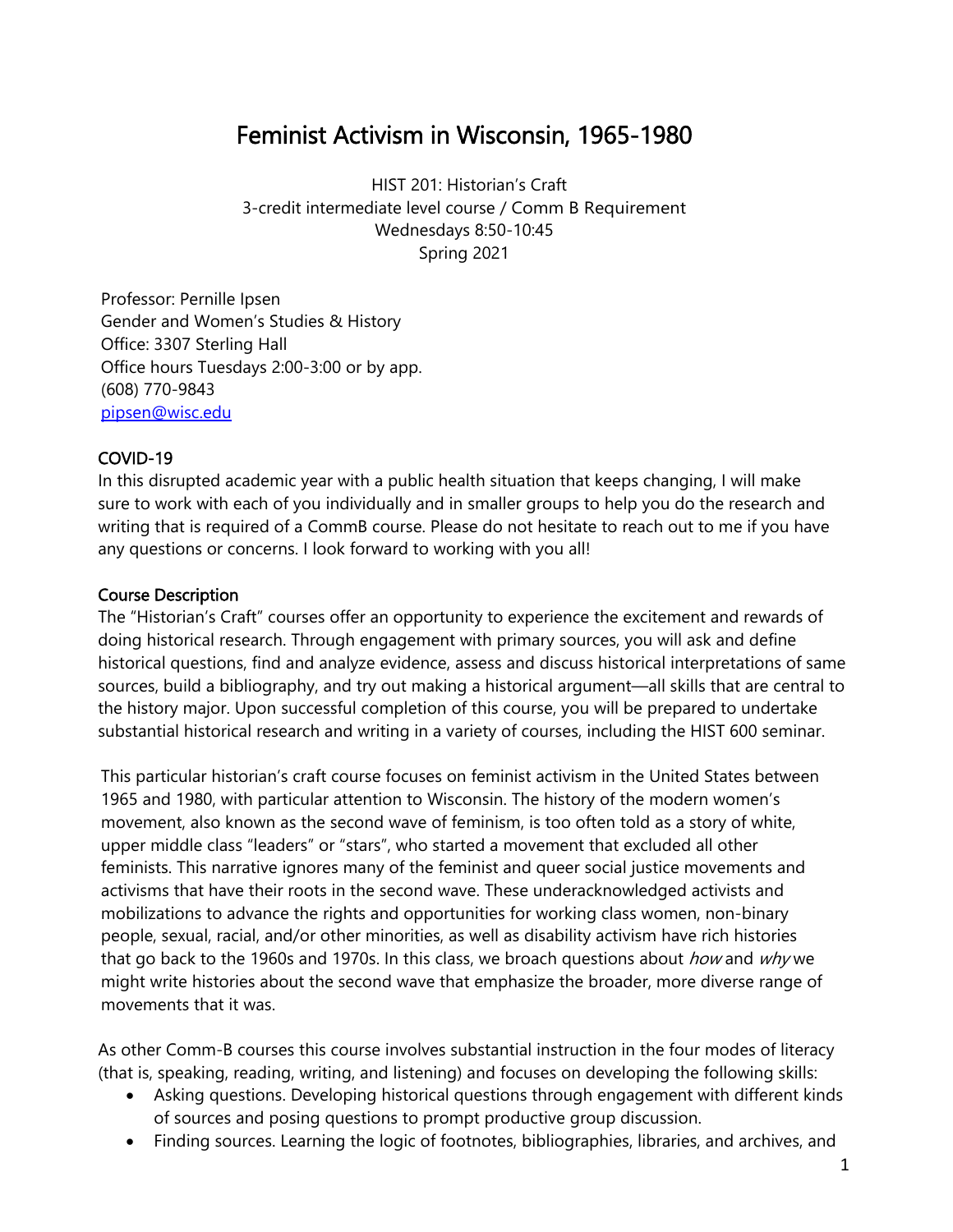consulting them to identify and locate source materials. Taking advantage of the range of library resources including interlibrary loan.

- Evaluating sources. Determining the perspective, credibility, and utility of source materials. Distinguishing between primary and secondary material for a particular topic. Identifying the perspective or authorial stance of a source. Summarizing an argument presented in a text. Distinguishing between the content of a source and its meaning in relation to a particular question.
- Developing and presenting an argument. Using sources appropriately to create, modify, and support tentative conclusions and new questions.
- Making an argument. Identifying the parts of an argument and how to support it convincingly.
- Communicating ideas and research findings effectively through formal and informal written and oral presentations.

## CREDIT HOURS

This 3-credit course meets as a seminar group for two hours per week. The course also carries the expectation that you will spend an average of at least two hours outside of class for every hour in the classroom. In other words, in addition to class time, plan to allot an average of at least four hours per week for reading, researching, writing, preparing for discussions, doing peer review, and/or preparing for your oral presentations. We will meet synchronously on zoom. All your work, including discussion posts and uploaded assignments are on Canvas.

READINGS: All texts that we are reading together are on Canvas. Most of the reading you will be doing will be for your own research projects. I will help you locate suitable materials over the course of the semester.

## **SCHEDULE**

Week 1 (W 1/27) Introduction to the course and syllabus.

## CONTEXT: THE MODERN WOMEN'S MOVEMENT IN THE US

## Week 2 (W 2/3)

Preparation:

- Read the prologue as well as Linda Gordon, "The Women's Liberation Moment," in Feminism Unfinished: A Short Surprising History of American Women's Movements, edited by Dorothy Sue Cobble, Linda Gordon and Astrid Henry (New York: Liveright, 2014), xv-xxi and 69-146.
- Watch She is Beautiful when she is Angry (Mary Dore, 2014) (Canvas).

## Week 3 (W 2/10)

 Read April Haynes, ""Sex-Ins, College Style": Black Feminism and Sexual Politics in the Student YWCA, 1968-80," in Women's Activism and "second Wave" Feminism. Transnational Histories, edited by Barbara Molony and Jennifer Nelson (New York: Bloomsbury, 2017), 99-167 as well as the following primary sources: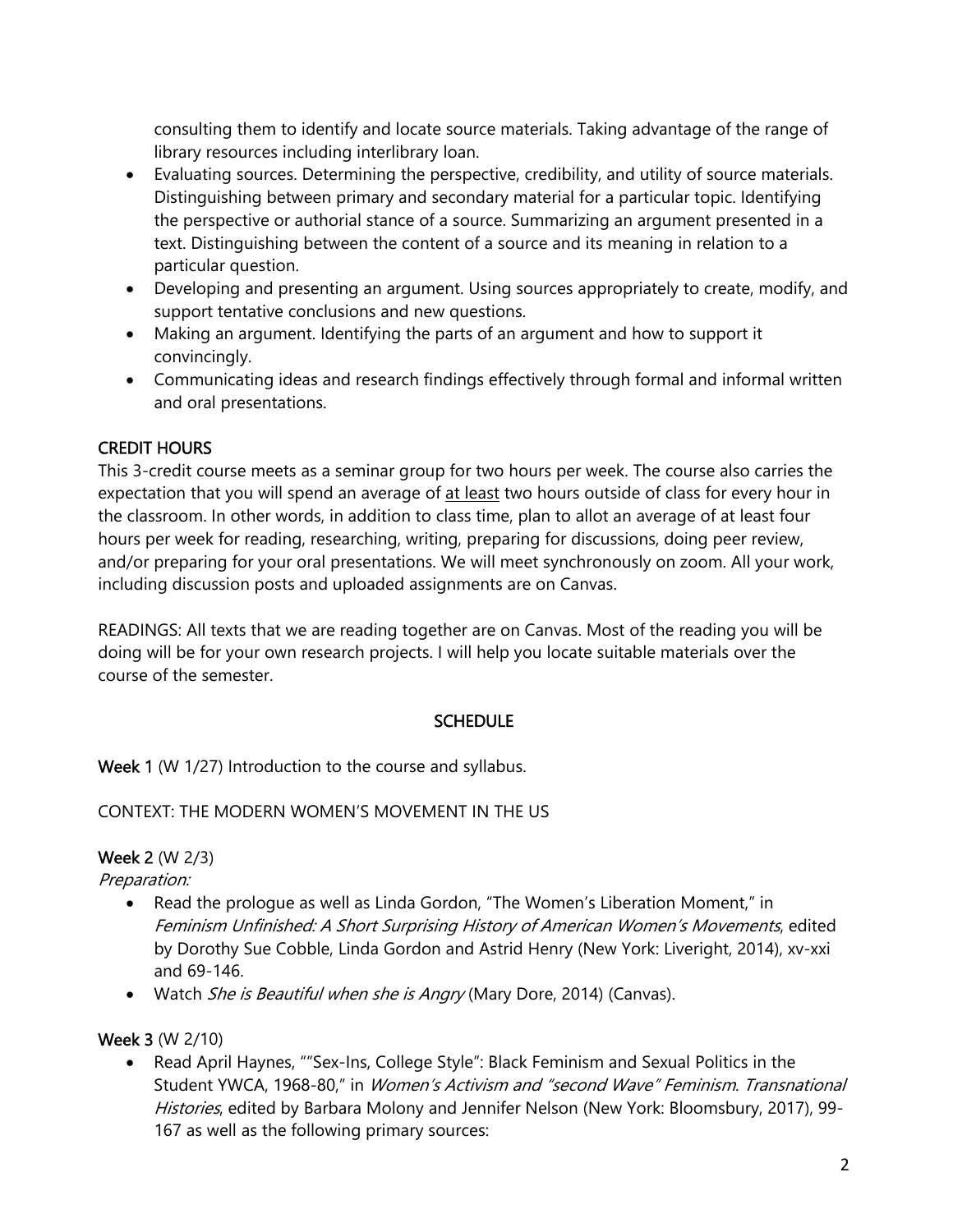- I Linda La Rue, "The Black Movement and Women's Liberation," The Black Scholar 1, no. 7 (1970), 36-42.
- Alma M. García, "Introduction", Ana Montes, "La Nueva Chicana" (1971), Mirta Vidal, "New Voice of La Raza: Chicanas Speak Out" (1971), Bernice Rincón, "La Chicana: Her Role in the Past and Her Search for a New Role in the Future" (1971) in *Chicana* Feminist Thought: The Basic Historical Writings, ed. by Alma M. García (London and New York: Routledge 1997), 17-27.
- Radicalesbians, The Woman-Identified Woman (1970).

DUE: Library assignment 1—Friday 2/12 at 2PM.

#### Week 4 (2/17) FEMINIST & QUEER ORAL HISTORY

Preparation:

- Read Katrina Srigley et.al., eds. *Beyond Women's Words* (London: Routledge, 2018), introduction and chapters 16 (Couchie and Miquel) and 21 (Shea) (in one document).
- Read Nan Alamilla Boyd and Horacio N. Roque Ramírez, eds. Bodies of Evidence. The Practice of Queer Oral History (Oxford: Oxford University Press, 2012), 6-20.

DUE: Preliminary topic paragraph—Friday 2/19 @ 2PM

CASE 1: SOMOS LATINAS—CHICANA HISTORY IN WISCONSIN, 1965-1980

#### Week 5 (2/24) Historical Context

Preparation: Read Vicki L. Ruiz, From Out of the Shadows (New York: Oxford University Press, 1998 & 2008), xi-xv and 99-126.

#### Week 6 (3/3) Primary Sources

Preparation:

- Watch this video with an interview with Barbara Medina and listen to this follow-up interview with Medina (both from the Somos Latinas Oral History project at Wisconsin Historical Society).
- Read Andrea-Teresa Arena and Eloisa Gómez, Somos Latinas: Voices of Wisconsin Latina Activists (Madison: Wisconsin Historical Press, 2018), xi-xvii, 1-6, 119-129.

DUE: Annotated bibliography—Friday 3/5 @ 2PM

#### CASE 2: THE BLACK STUDENT STRIKE 1969—BLACK LIFE AT UW, 1965-1970

#### Week 7 (3/10) Historical Context

Preparation:

- Read Martha Biondi, The Black Revolution on Campus (Berkeley: University of California Press, 2013), introduction and chapter one.
- Read Edward Frame, "Black Power, Black Studies: Creating the Afro-American Studies Department at the University of Wisconsin, 1966-1970" (Unpublished MA thesis in History, University of Wisconsin, Madison).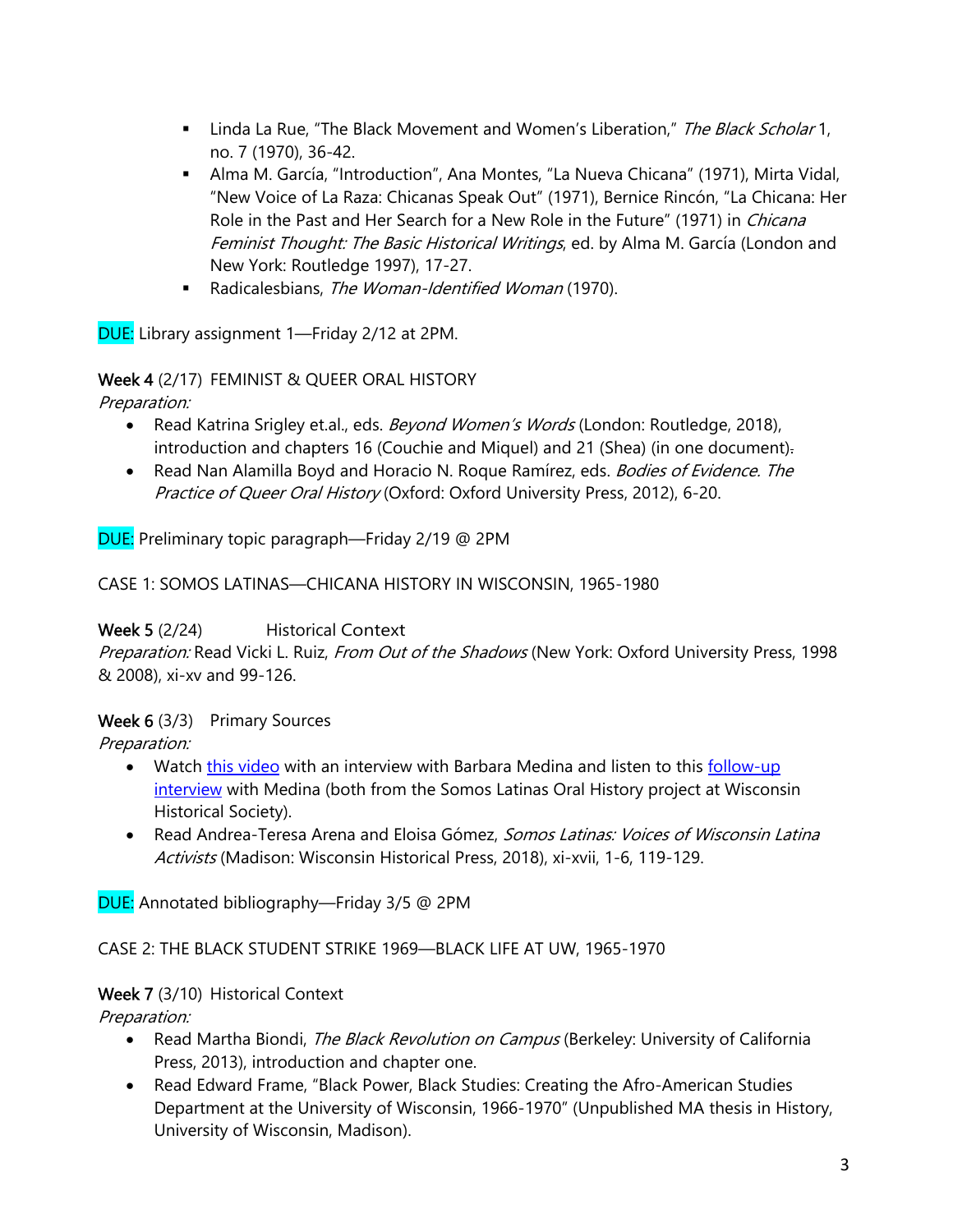#### Week 8 (3/17) Primary Sources

Preparation:

- Spend some time studying this website about the Black student strike in 1969 made by University Communications and University Marketing in partnership with the Black Cultural Center and The Black Voice. How is the site organized? What does it contain? Then read the protesting students' 13 demands on the same site.
- Listen to this oral history with Geraldine Hines (2014).

DUE: Draft research question(s)—Friday 3/19 @ 2PM

## Week 9 (3/24) FIRST ROUND OF ORAL PRESENTATIONS

Preparation: Prepare a two and half minute presentation (5-10 slides) on a topic of your choice related to the class. It *can* be related to your own research project but does not have to be. Record your presentation ahead of time or do it "live" in zoom. Details and schedule to follow.

DUE: Draft Outline Friday 3/26 @ 2PM

CASE 3: 3 LYSISTRATA—LGBT HISTORY IN MADISON, 1965-1980

### Week 10 (3/31) Historical Context

Preparation:

- Read Finn Enke, Finding the Movement: Sexuality, Contested Space, and Feminist activism (Durham: Duke University Press, 2007), 1-24.
- Read Scott C. Seyforth and Nichole Barnes, ""In People's Faces for Lesbian and Gay Rights": Stories of Activism in Madison, Wisconsin, 1970 to 1990," The Oral History Review 43, no. 1 (2016): 81-97.

DUE: Library assignment 2—Friday 4/2 at 2PM

Week 11 (4/7) Primary Sources

Preparation:

- Watch this short video about Hotel Washington and Lysistrata with photos and recordings from UW Archives.
- Read the Lysistrata pamphlet on Canvas (primary sources module).
- Listen to the first half hour of the 2009 oral history interview with Mariamne Whatley on Canvas and compare it to this 2016 interview with Mariamne Whatley and Nancy Worcester.

DUE: Draft argument—Friday 4/9 at 2PM

FROM TOPIC TO FINAL PAPER

## Week 12 (4/14) Workshopping preliminary arguments

Preparation: Instead of a discussion post, this week please post your preliminary draft argument on Canvas and submit peer review comments to your group's arguments. Details to follow.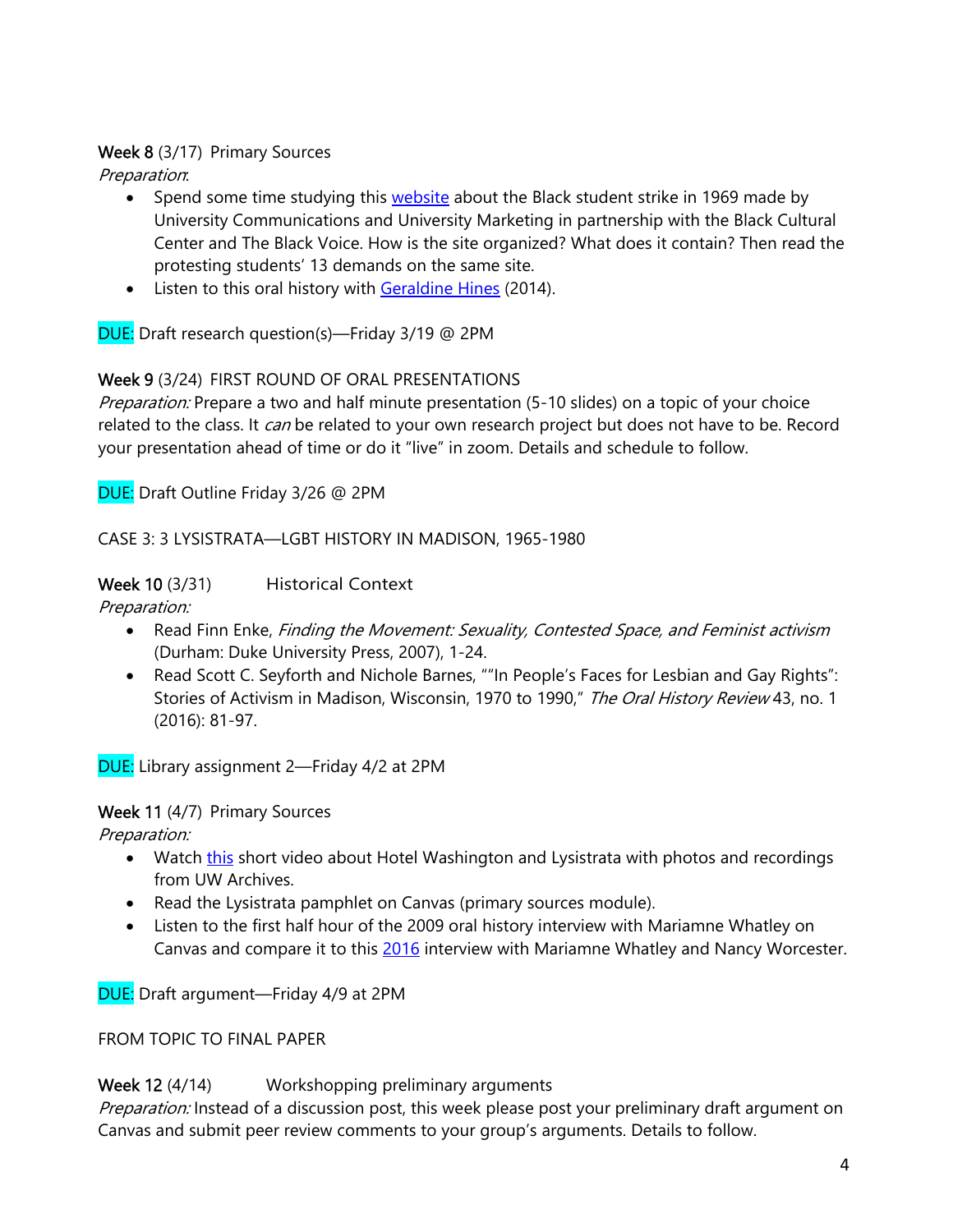DUE: Draft papers—Friday 4/16 @ 9PM

Week 13 (4/28) and Week 14 (4/28) ORAL PRESENTATIONS

These presentations are similar to the ones in week 4, except this time they are five minutes. Schedule and further details to follow.

DUE: Peer reviews—Friday 4/23 @ 2PM

DUE: Final paper—Friday 4/30 @ 2PM.

# WORK AND POLICIES

### **Participation**

I expect you to participate actively in discussions, on zoom and in the weekly discussion posts and peer reviews. In our zoom meetings please, as a rule, keep your camara on during class. As we get further into the semester, once we know each other better, if you are having an off day and would prefer to keep the camera off, please let me know ahead of time. I find that seeing each other makes a big difference in terms of building an engaged seminar community.

Absences: You may miss class once without it affecting your grade. Let me know if you are going to be absent. In case of illness or emergency please contact me as soon as you can. Religious holidays: Absences due to religious holidays are excused. However, you must inform me at least two weeks in advance.

#### Weekly writing in discussion forums on Canvas

To get you writing, I will post a weekly discussion prompt on Canvas in week 2-8, 10, 11 & 12. These posts are due Tuesday at noon and can be no more than 150 words.

After you have posted your response, please return to the discussion forum at least two times over the course of the week to respond to other people's comments and questions.

Each post is worth 1% of your grade.

#### Oral presentations

Like other Comm-B courses, you will make two brief oral presentations. The *first* round of oral presentations (2  $\frac{1}{2}$  minutes) will be on a topic of your choice related to the class. The *second* round of presentations (5 minutes) will be drawn from your research papers. Further guidelines to follow.

#### Research paper

Your objective in this class is to work incrementally towards composing an 8-page research paper. This will require a number of smaller steps along the way, including peer reviews and revision (see grade break-down below). From week 12 to 15 your work in the class will be entirely devoted to your own and your classmates' research projects.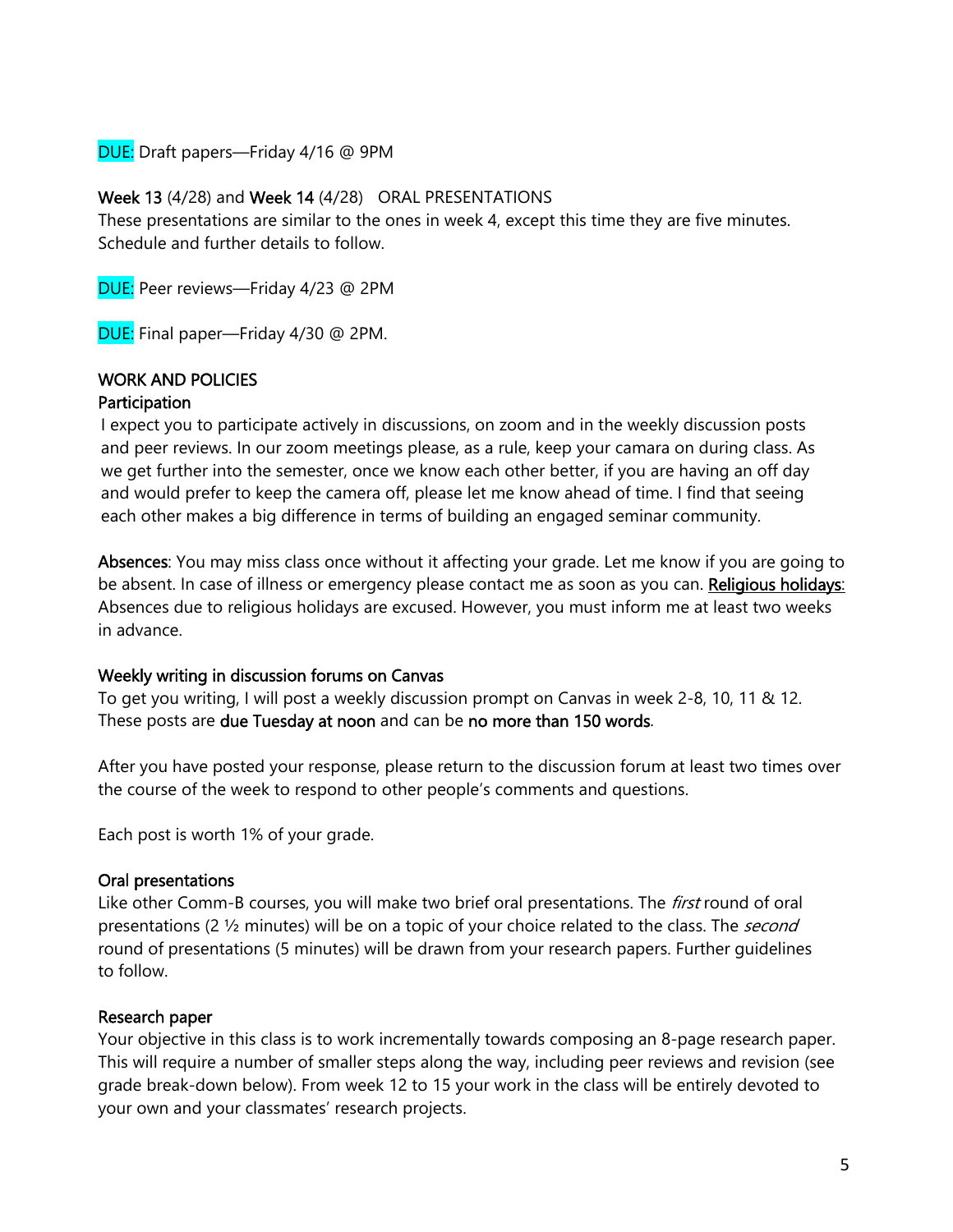### COURSE POLICIES

I am committed to help you live and learn in a community that values you as individuals and recognize the integrity of the communities that provide you identity and support. I want to help you find the best ways for you to engage with your learning. If you think I can help you learn and better succeed in the course, please reach out to me. If you have a documented disability, please contact me within the first two weeks of the course. If you have an undocumented disability or your disability status changes over the course of the semester, please come see me as soon as you can. If you feel like your performance in the class is being impacted by your experiences outside of class, please don't hesitate to come and talk with me. I will treat any information that you share as private and confidential. Questions about documenting your disability can be directed to the McBurney Disability Resource Center (mcburney@studentlife.wisc.edu).

#### UW Statement on accessibility

The University of Wisconsin-Madison supports the right of all enrolled students to a full and equal educational opportunity. The Americans with Disabilities Act (ADA), Wisconsin State Statute (36.12), and UW-Madison policy (Faculty Document 1071) require that students with disabilities be reasonably accommodated in instruction and campus life. Accommodations for students with disabilities is a shared faculty and student responsibility. Students are expected to inform faculty [me] of their need for instructional accommodations by the end of the third week of the semester, or as soon as possible after a disability has been incurred or recognized. Faculty [I], will work either directly with the student [you] or in coordination with the McBurney Center to identify and provide reasonable instructional accommodations. Disability information, including instructional accommodations as part of a student's educational record, is confidential and protected under FERPA.

#### Academic misconduct (plagiarism and cheating)

Academic misconduct is NOT WORTH IT. It will create a lot of unnecessary work for both you and me and may cause you to be expelled from this class or college in general! This class will strictly follow and enforce the rules defined in UWS 14.03, which defines academic misconduct as acts in which a student:

- \* seeks to claim credit for the work or efforts of another without authorization or citation.
- \* uses unauthorized materials or fabricated data in any academic exercise.
- \* forges or falsifies academic documents or records.
- \* intentionally impedes or damages the academic work of others.
- \* engages in conduct aimed at making false representation of a student's academic performance.
- \* assists other students in any of these acts.

| 9.995 DI CONSONII                 |                                                 |  |  |  |
|-----------------------------------|-------------------------------------------------|--|--|--|
| Research paper related, total 55% | Other, total 45%                                |  |  |  |
| Topic paragraph, 5%               | Two library exercises (5 % each)                |  |  |  |
| Annotated bibliography, 5%        | Two brief oral presentations (5 % each)         |  |  |  |
| Research question, 5%             | 10 weekly posts on Canvas (max. 150 words), 10% |  |  |  |
| Draft outline, 5%                 | Participation and engagement, 15%               |  |  |  |
| Draft argument, 5%                |                                                 |  |  |  |
| Draft paper, 10%                  |                                                 |  |  |  |

#### Grade breakdown